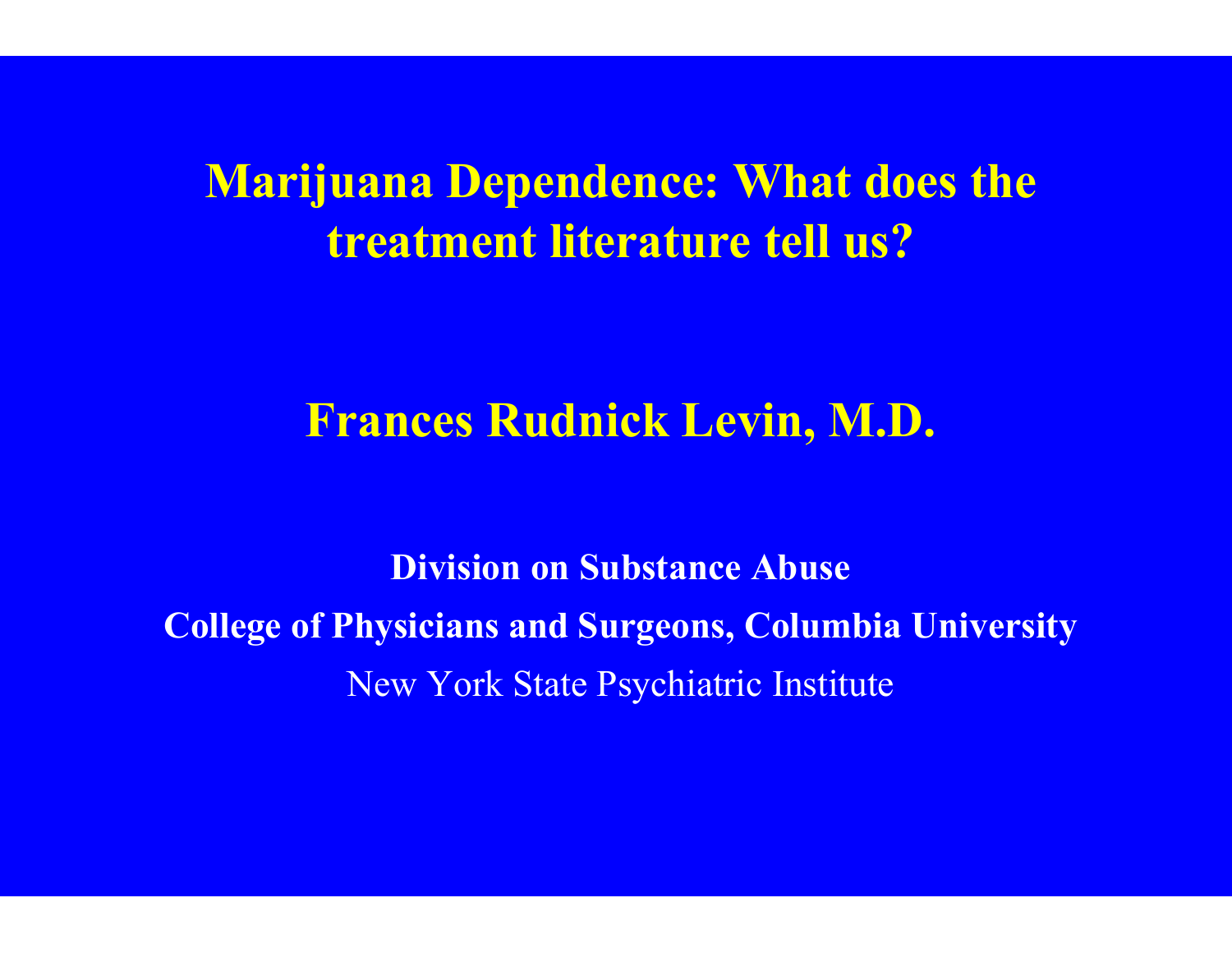#### **The Dangers of Marijuana**



" Marihuana is an addictive drug which produces in its users insanity, criminality and death"

Congressional Testimon y of Commissioner Anslinger Based on Information Provided by New Orleans DA S tanley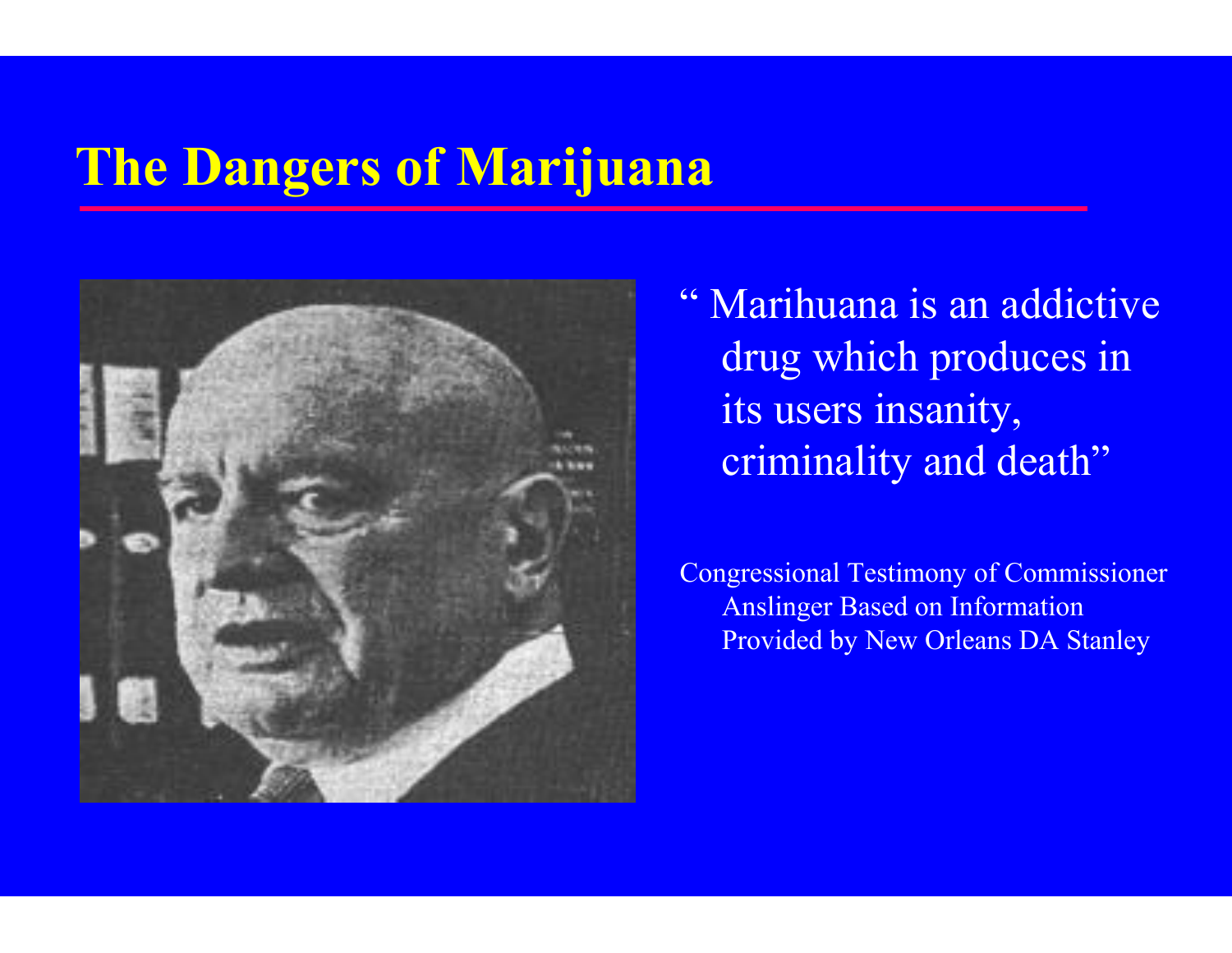#### **Trends in Drug-Related Emergency Room Episodes and Selected Drug Mentions, 1988-2000**



Source: *Drug Abuse Warning Network*, National Institute on Drug Abuse (1988-1991) and Substance Abuse and Mental Health Services Administration (1992-2000)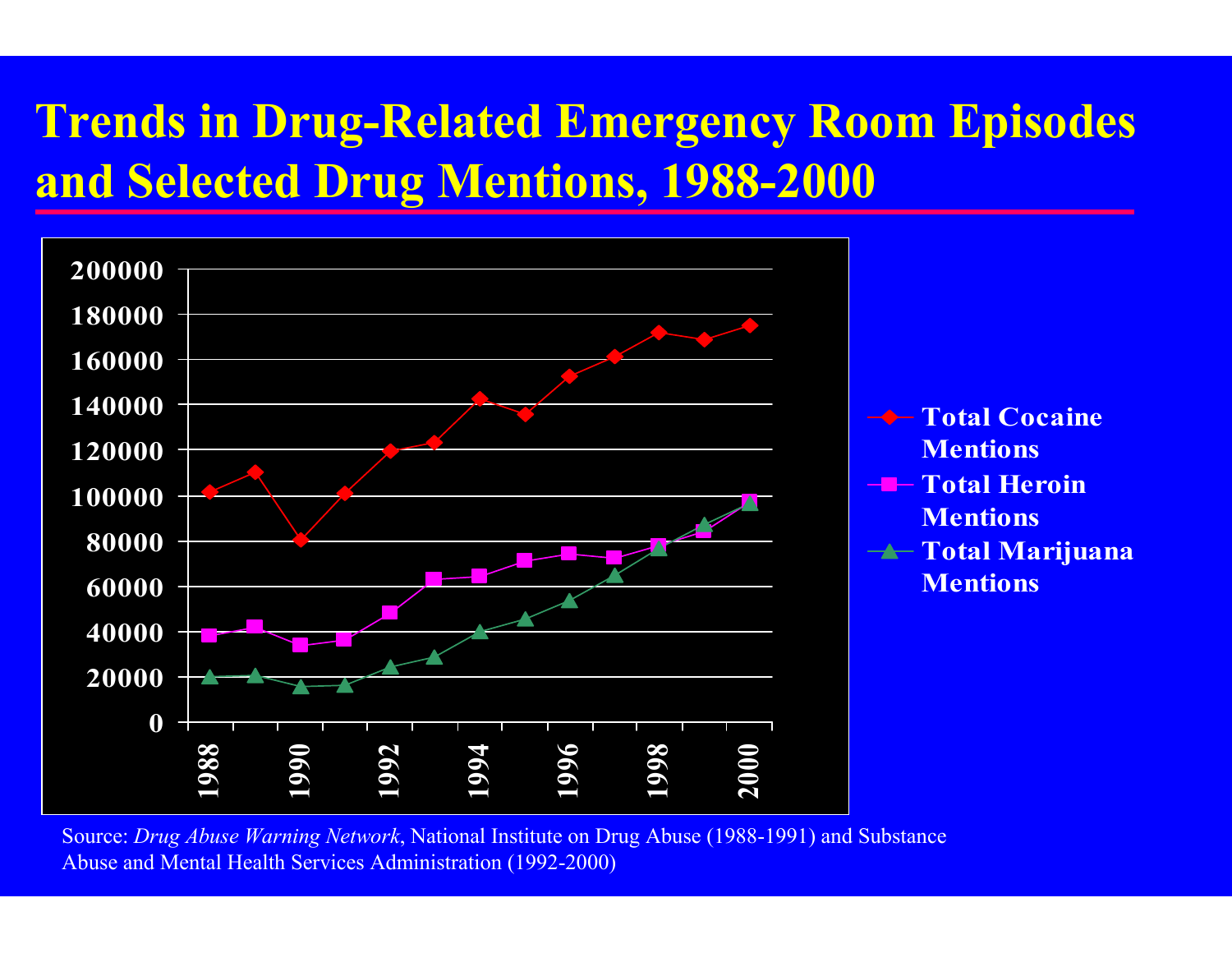#### Figure 2.15. Frequency of Marijuana Use Among Past Year Users Aged 12 and Older: 1999 and 2000



Source: 2000 National Household Survey on Drug Abuse (NHSDA)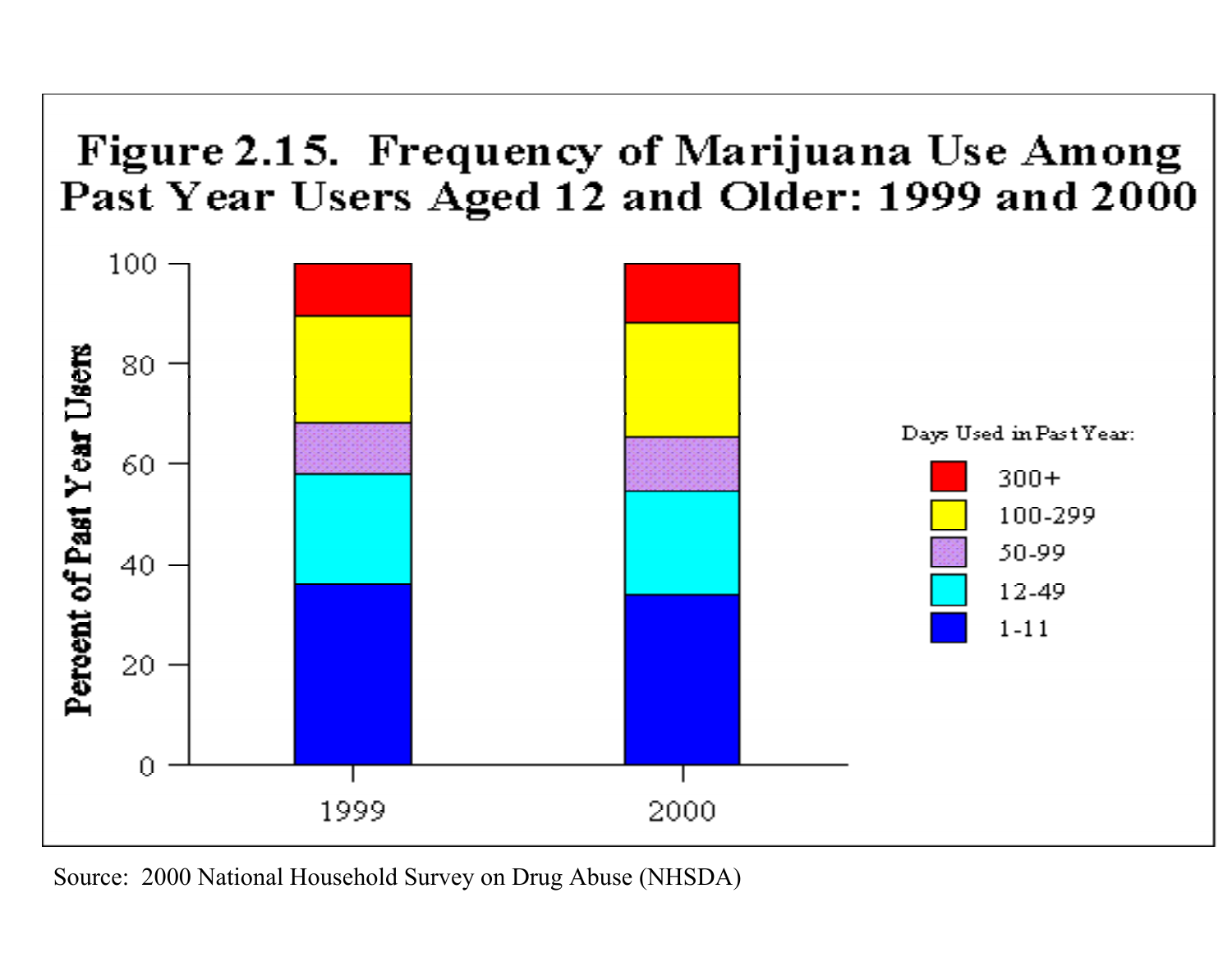#### **Marijuana Abusers Seeking Treatment**

- In 1997, 25% of admissions to state-funded drug abuse clinics for m arijuana abuse, comparable t o cocaine and heroin
- This rate is almost a 2-fold increased in the demand for marijuana treatment since 1992 (SAMHSA)
- As many as 9% of those who have used marijuana at least once will qualify for the dependence diagnosis at som e time in their life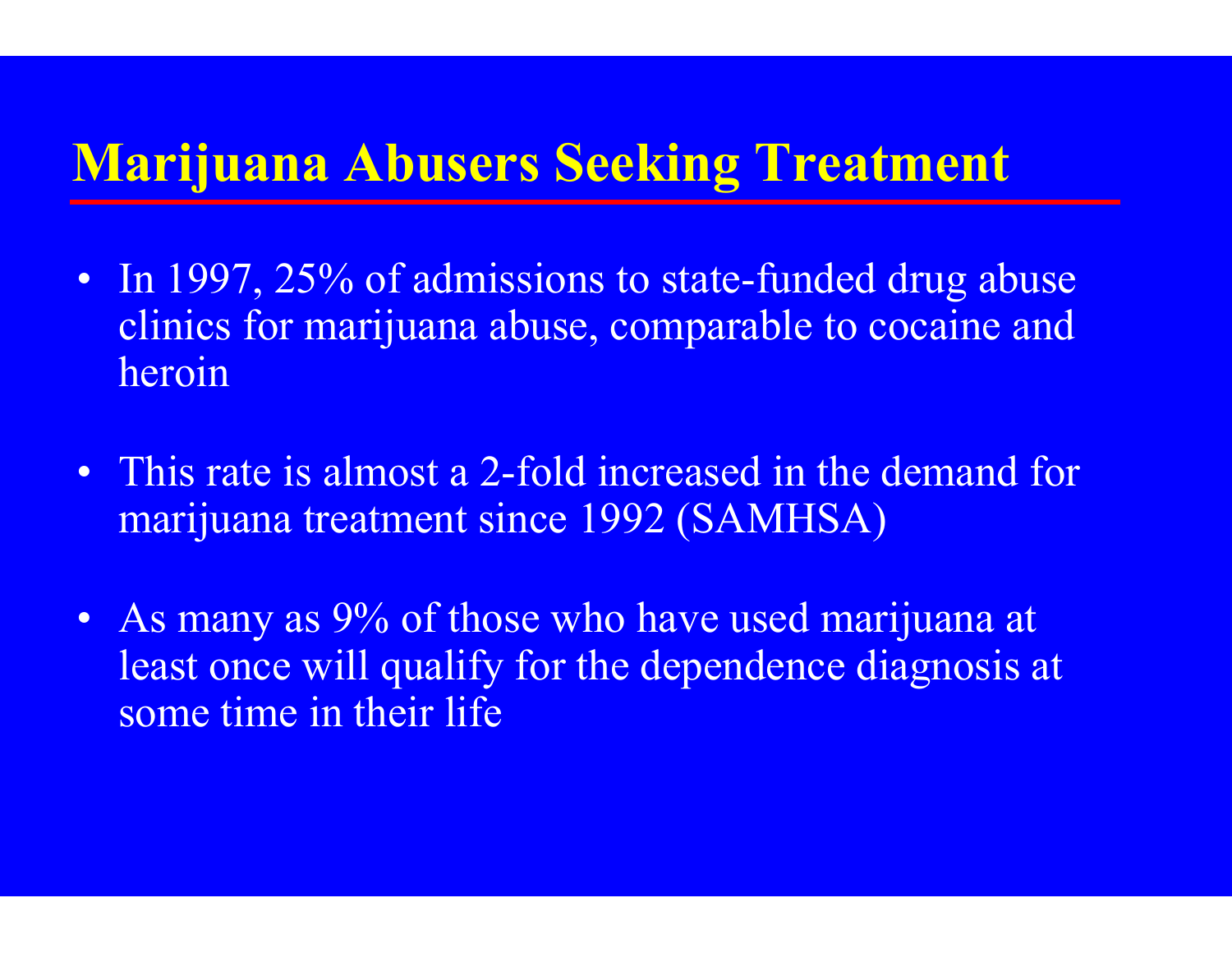#### **Marijuana Abusers Seeking Treatment**

- Relative risk of dependence may be as high as 20-30% for those who have used m arijuana m ore than a few times
- Some evidence that users are more likely to seek treatm ent when interventions are tailored specifically to marijuana use problems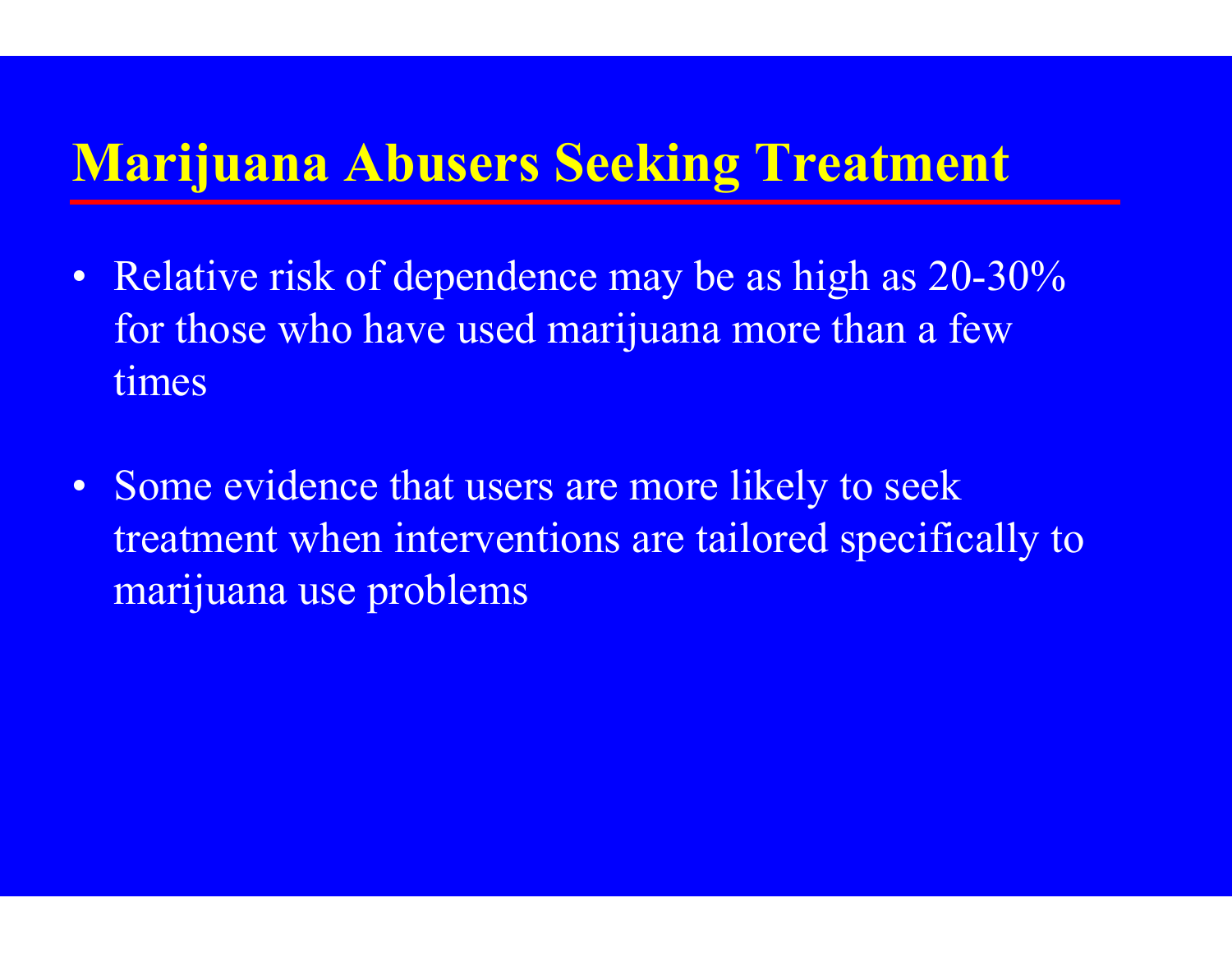## **Cannabis Youth Treatment Experiment (SAMHSA)**

- $\bullet$ Five treatment protocols of differing intensity of treatment, higher intensity treatments incorporated family therapy or integrated family therapy and substance abuse treatment throughout all sessions
- •A mong youths treated in these model programs, the percentage of no use in the past month increased from 4% at baseline to 34% at end of treatm ent and no depressive symptom s increased from 19% at baseline to 61% at end of treatment
- $\bullet$ Days of use were reduced by 36% from baseline to end of treatment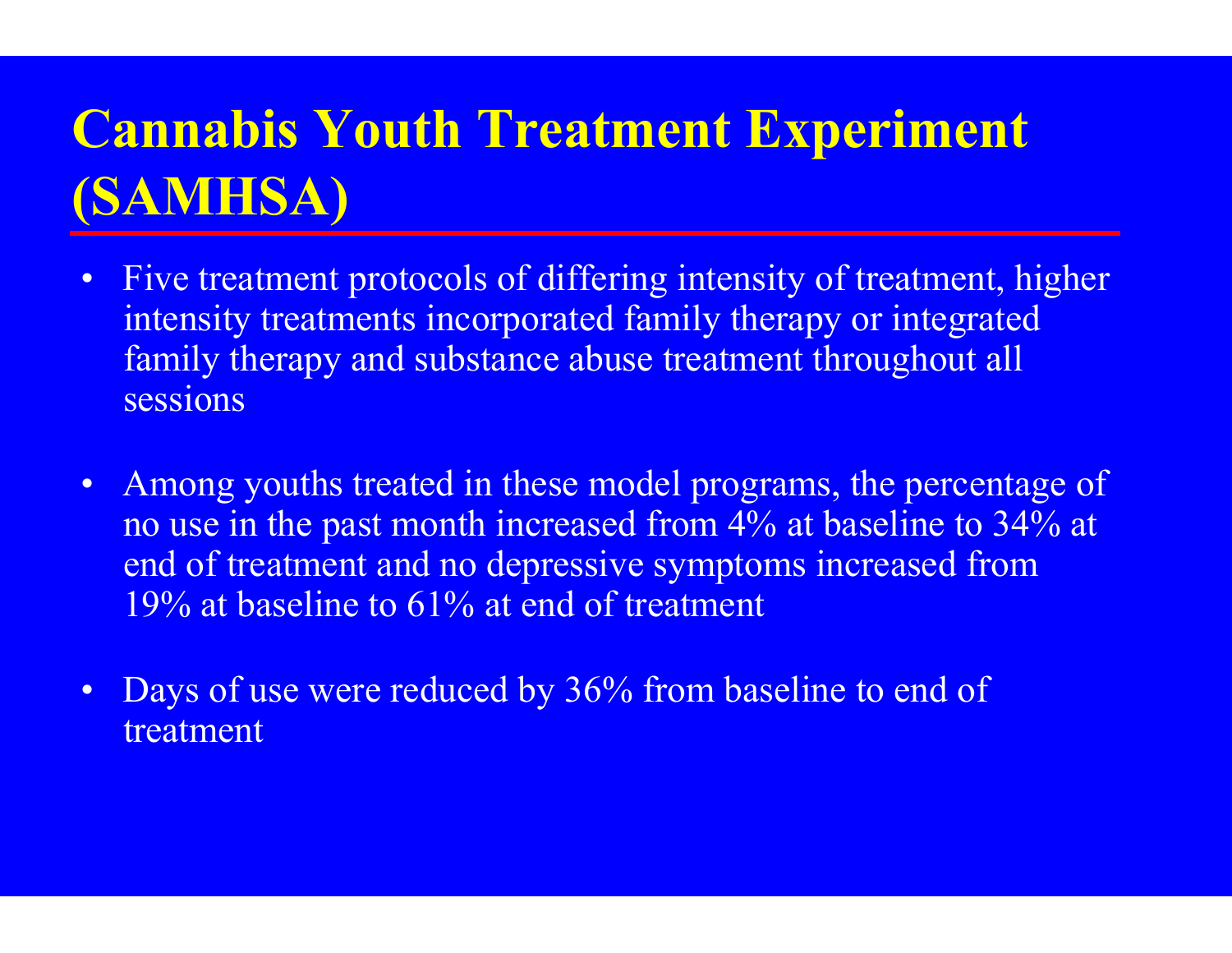# **Cannabis Youth Treatment Experiment (Cont'd)**

- •Early in treatm ent, low intensity treatm ent works best for low severity clients but all treatments work equally well at 6 months
- High severity clients do best with greater intensity of treatment
- The costs of all five therapies appear to be affordable with weekly costs ranging from \$105 to \$244 per week
- CSAT is producing a separate manual for each of the five protocols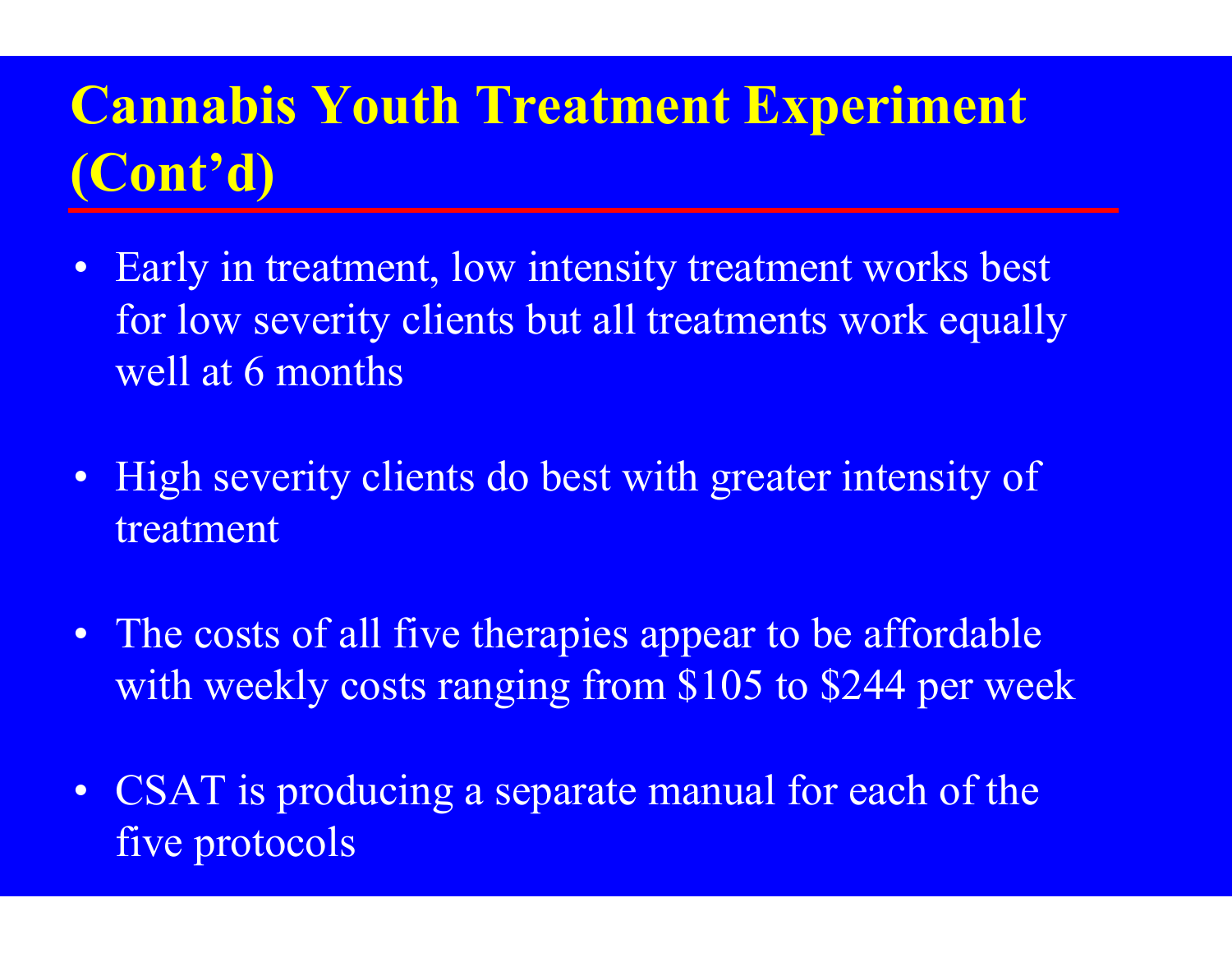# **A Randomized Controlled Trial of Brief Cognitive-Behavioral Interventions for Cannabis Use Disorder**

Jour n a l of Substan ce Abuse Treatme n t J C opel and, W Swi ft, R R o ffman, R Stephens ( 200 1 )

- 229 participants randomized to: CBT-6 sessions, Single Session CBT, or a Delayed-Treatment Control (DTC) compared
- Followed a m edian of 237 days
- Treatment groups did better in terms of abstinence, fewer cannabis-related problem s than DTC group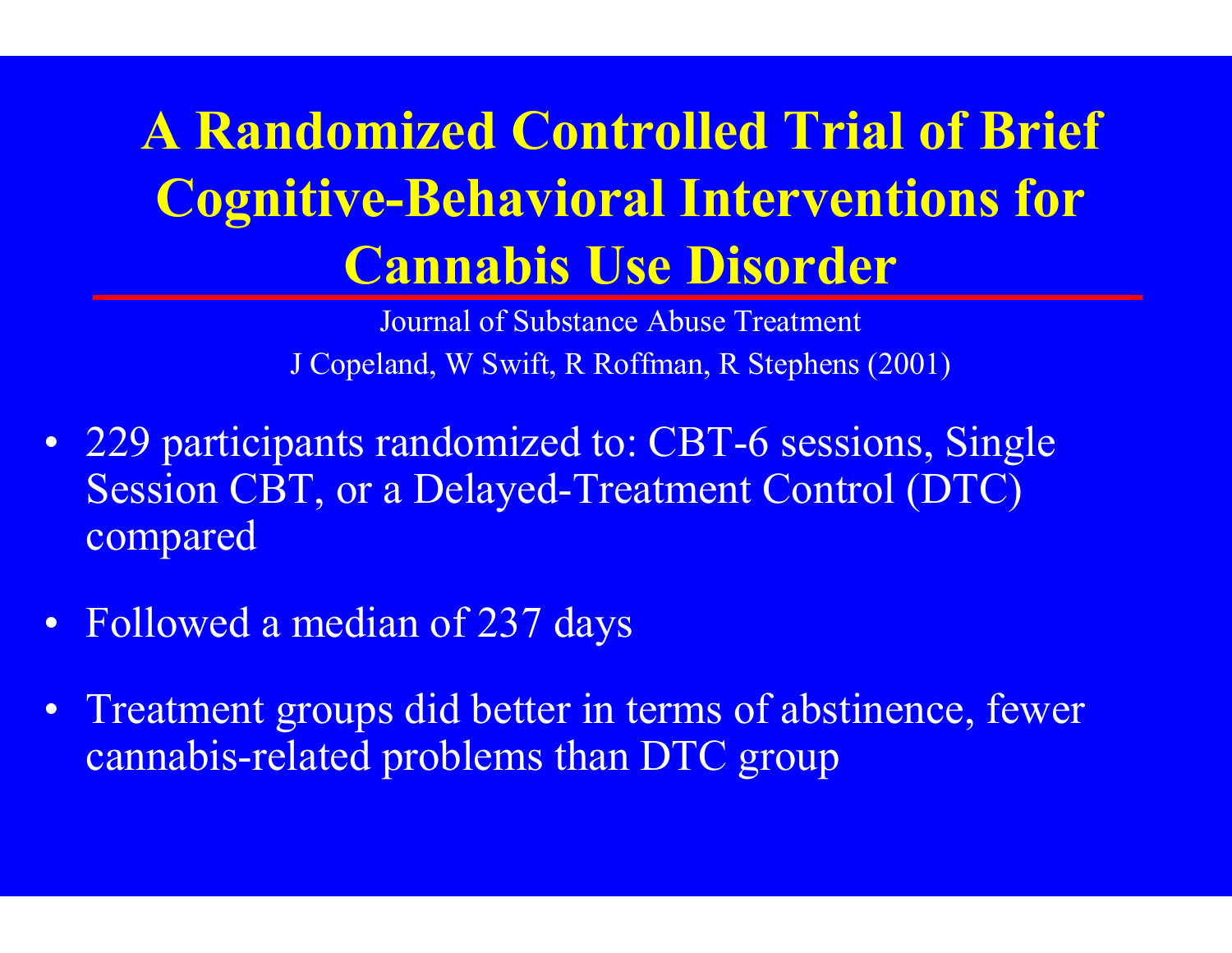# **A Randomized Controlled Trial of Brief Cognitive-Behavioral Interventions for Cannabis Use Disorder**

Jour nal of Substance Abuse Treatment J C opel and, W Swi ft, R R o ffman, R Stephens ( 200 1 )

- CBT groups with 6 sessions consumed significantly less cannabis use than DTC group
- Treatm ent sam e, length different
- Urinalysis for THC at 24 weeks, post treatment completion but no other t i me points. Used to confirm accuracy of selfreporting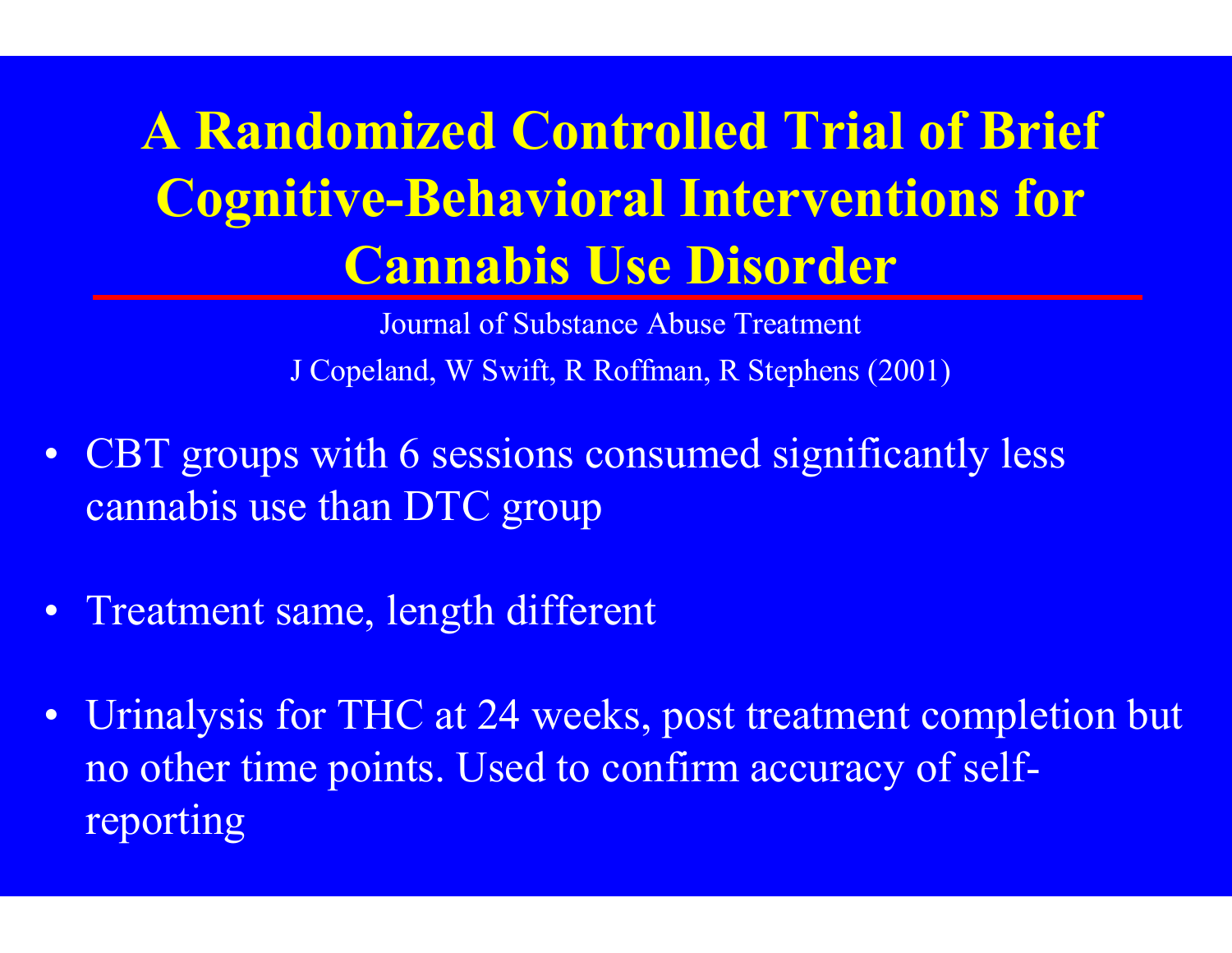## **Treating Adult Marijuana Dependence: A Test of the Relapse Prevention Model**

Journal of Consulting and Clinical Psychology (1994) R Stephens, R. Roffman, and L. Curtin

- 212 randomized to ten 2-hour relapse prevention or ten social support discussion groups with booster sessions at 3 and 6 months
- No significant difference in abstinence 12 months after therapy
- Significant reduction in number of days of cannabis use and problems compared to pretreatment in both treatment groups
- •17% of sample totally abstinent one year after intervention
- No urine toxicologies done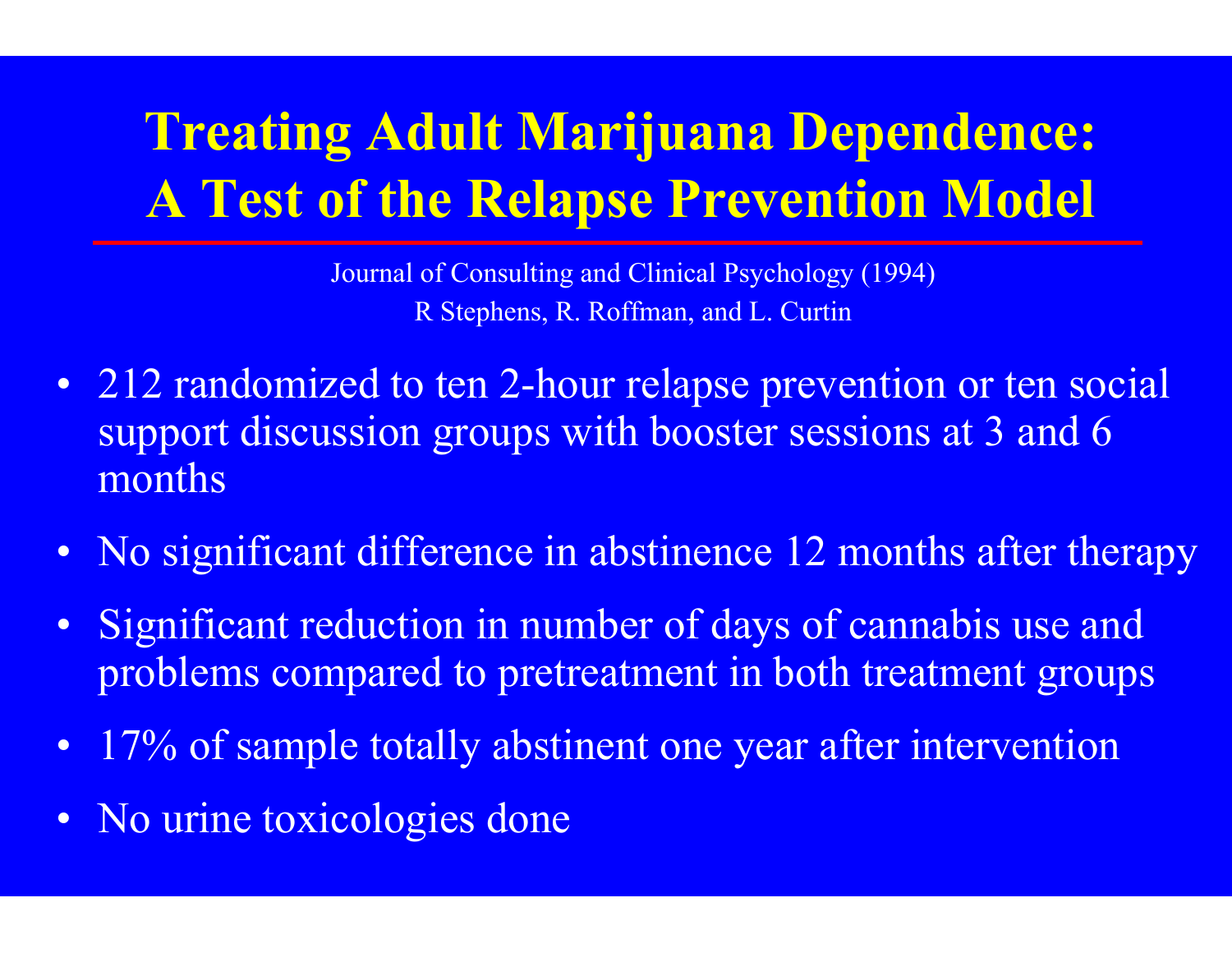#### **Comparison of Extended Versus Brief Treatment for Marijuana Use**

Journal of Consulting and Clinical Psychology (2000) R Stephens, R. Roffman, and L. Curtin

- 291 participants randomized: 1)14 group sessions of relapse prevention over 18 weeks with 4 optional group sessions wit h partner, 2) 2 sessions of MI one month apart, second of which partner can be included, or 3) DTC
- 4 month follow-up: Treatment groups had greater abstinence rates, fewer days of cannabis use and problem s, less dependence symptom s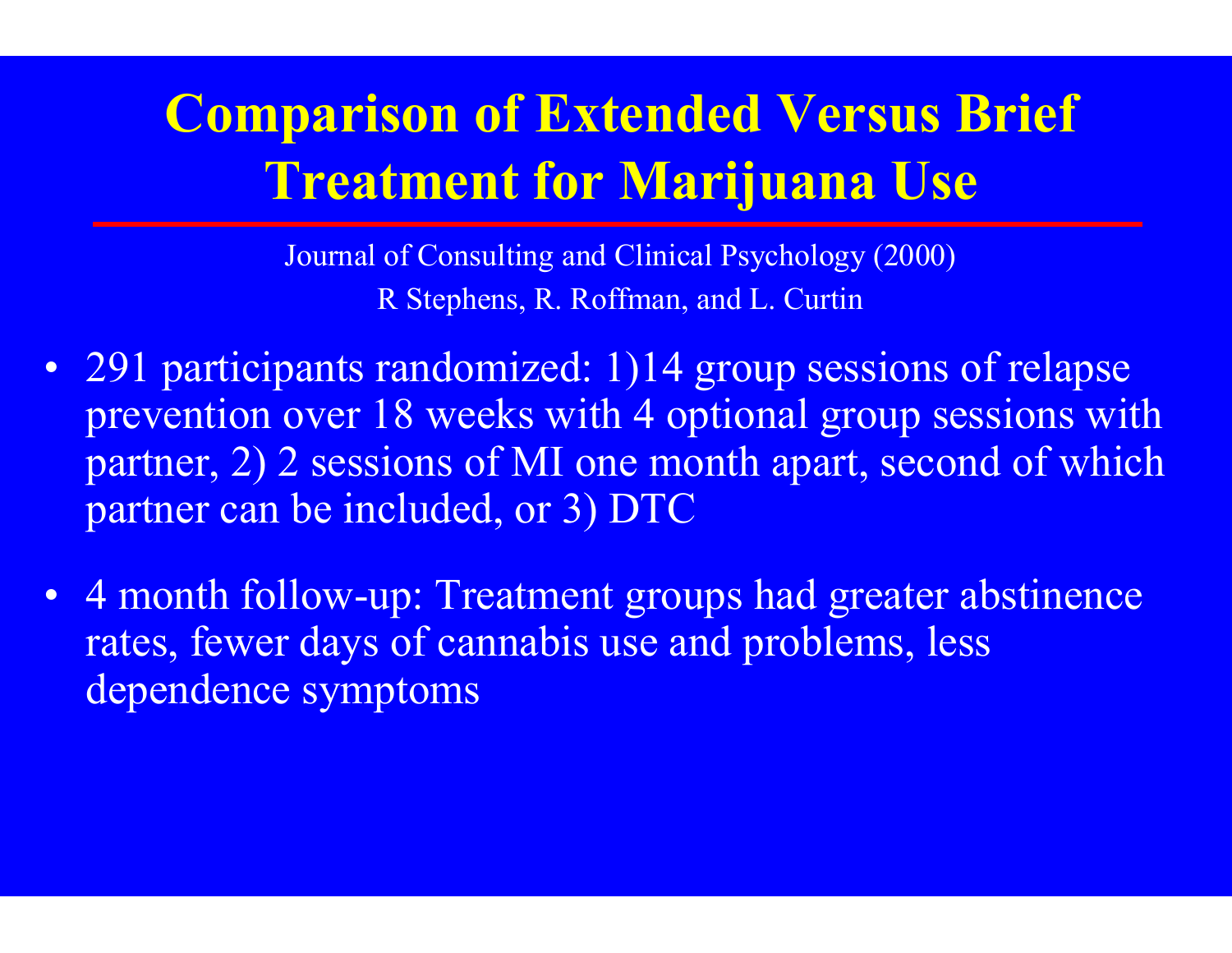## **Comparison of Extended Versus Brief Treatment for Marijuana Use (Cont'd)**

Journal of Consulting and Clinical Psychology (2000) R Steph ens, R. Roffm a n, and L. Curti n

- Treatment groups did not differ on any outcome measures at repeated follow-ups to 16 months, abstinence rates at 29%
- Possibly MI is a more cost-effective treatment?
- No urine toxicologies done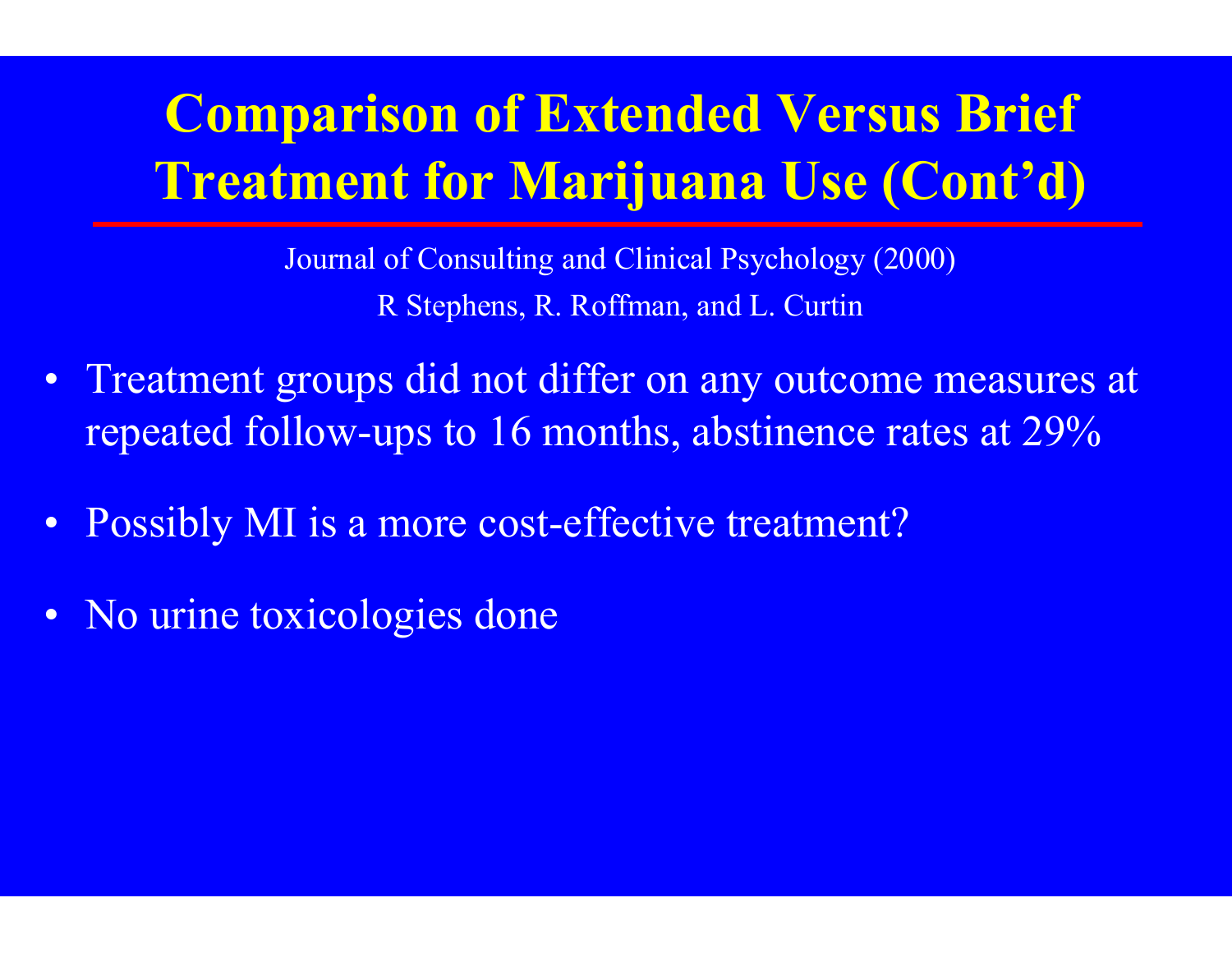**Adding Voucher-Based Incentive to Coping Skills and Motivational Enhancement Improves Treatment Outcomes During Treatment for Marijuana Dependence (I)**

> Journal of Consulting and Clinical Psychology (2000) A.J. Budney, S.T. Higgins, K.J. Radonovich, P.L. Novy

- 60 participants randomly assigned to 1) 4 sessions of MI, 2) MI+ 14 weekly Behavioral Coping Skills (MBT) or 3) MI + BT + voucher-based incentives (MBVT)
- End of treatment: No significant differences between MI and MBT in abstinence rates during treatment but significantly higher absti nence rates for MBVT group compared to other 2 groups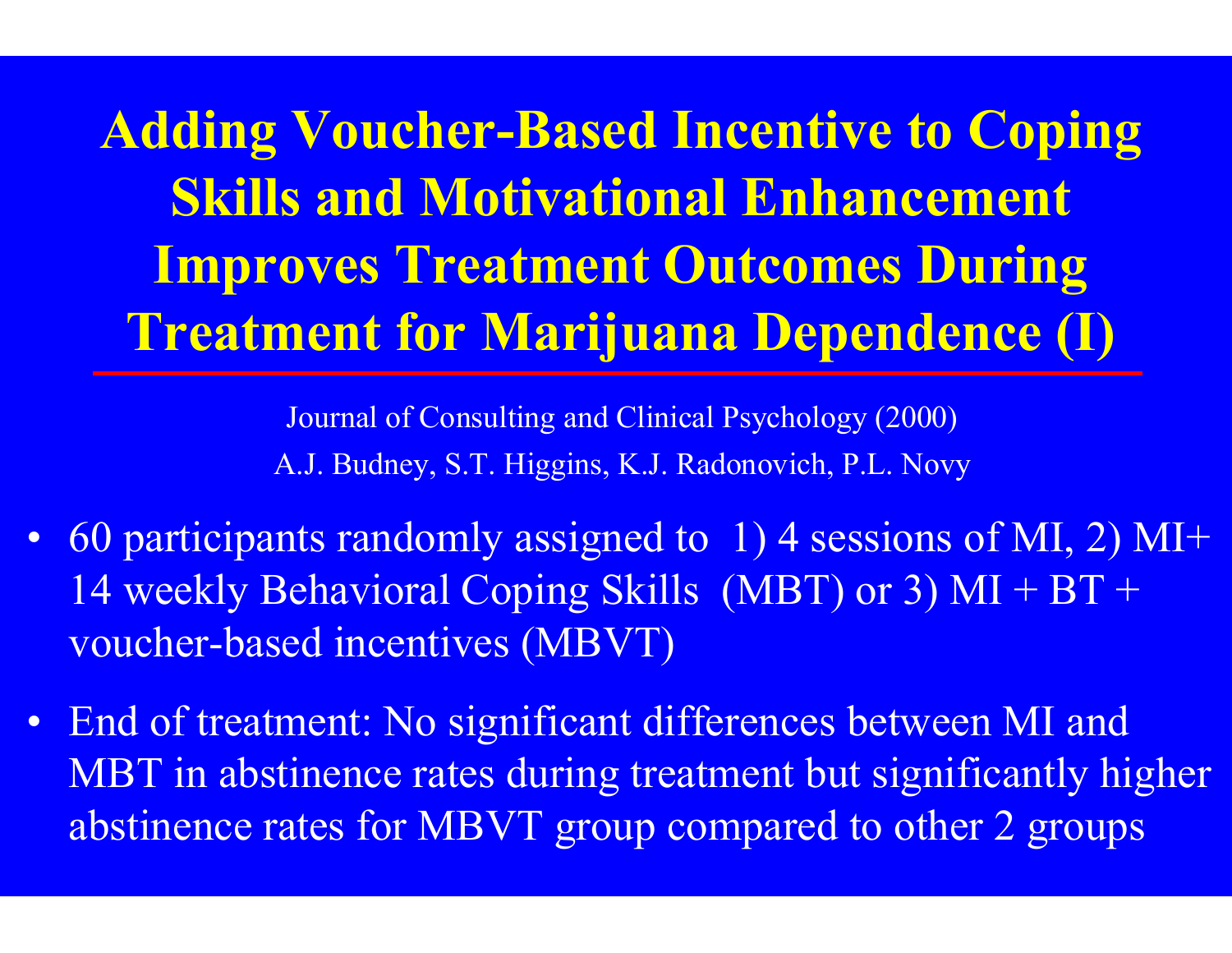**Adding Voucher-Based Incentive to Coping Skills and Motivational Enhancement Improves Treatment Outcomes During Treatment for Marijuana Dependence (II)**

> Journal of Consulting and Clinical Psychology (2000) A.J. Budney, S.T. Higgins, K.J. Radonovich, P.L. Novy

- Percentage of group achieving 7 weeks of continuous abstinence: MI-5 %, MBT-5 %, MBVT-40%
- THC urines collected
- No follow-up post-study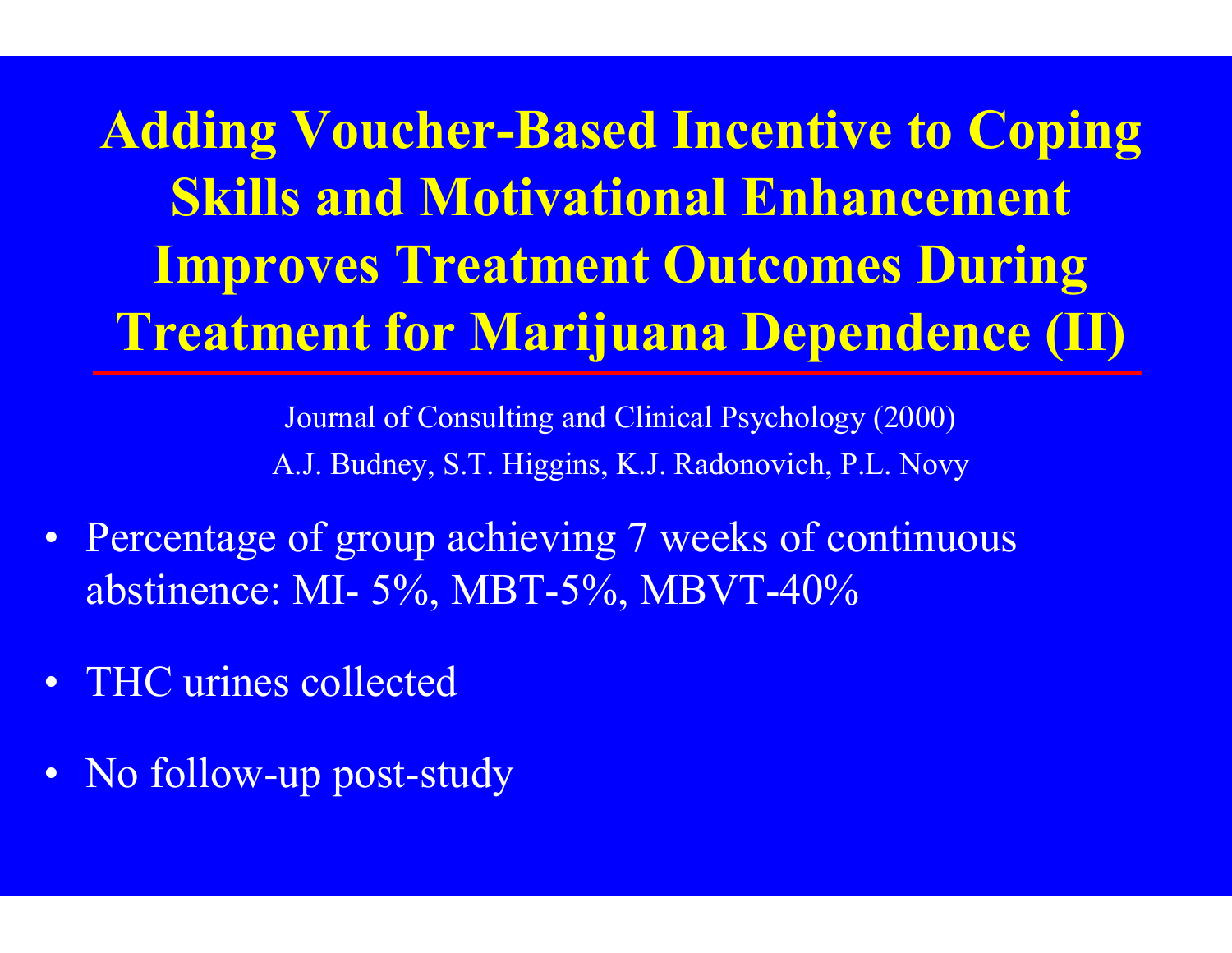# **Future Directions for Treatment (Pharmacological)**



- •Agonist s
- •Antagonist s
- Partial agonists
- Agents which will alleviate withdrawal
- Co-morbid conditions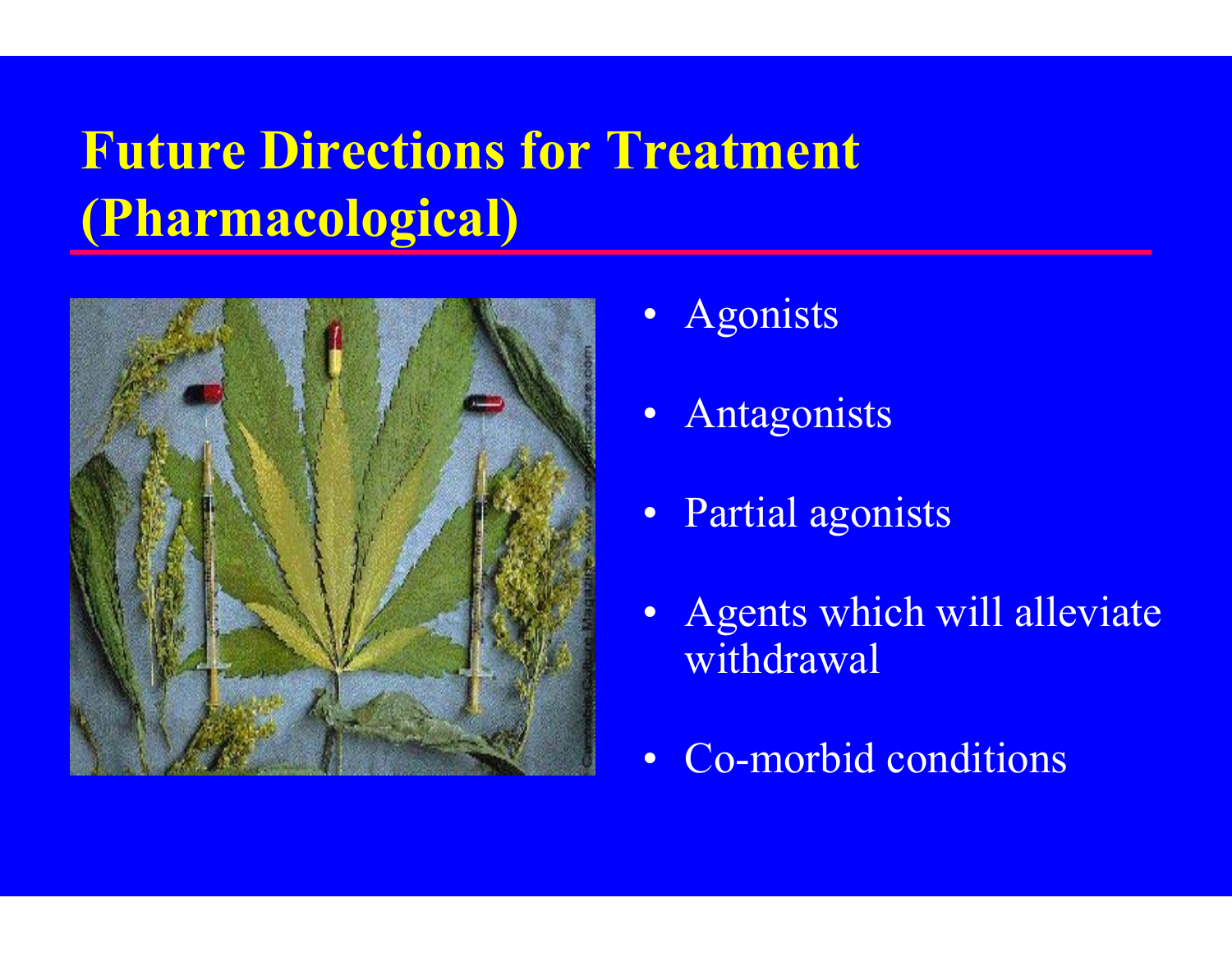#### **CB Agonists and Antagonists**

- CB1 selective antagonist SR141716A (blocks THCinduce d analgesia yet no lowering of pain threshold)
- CB2 selective antagonist SR144528
- Non selective agonists (HU210, CP55940, WIN552122)
- CB1 selective agonists (methanandam ide, ACPA, ACEA)
- CB2 selective agonists (JWH015, L759633, L759656, HU308)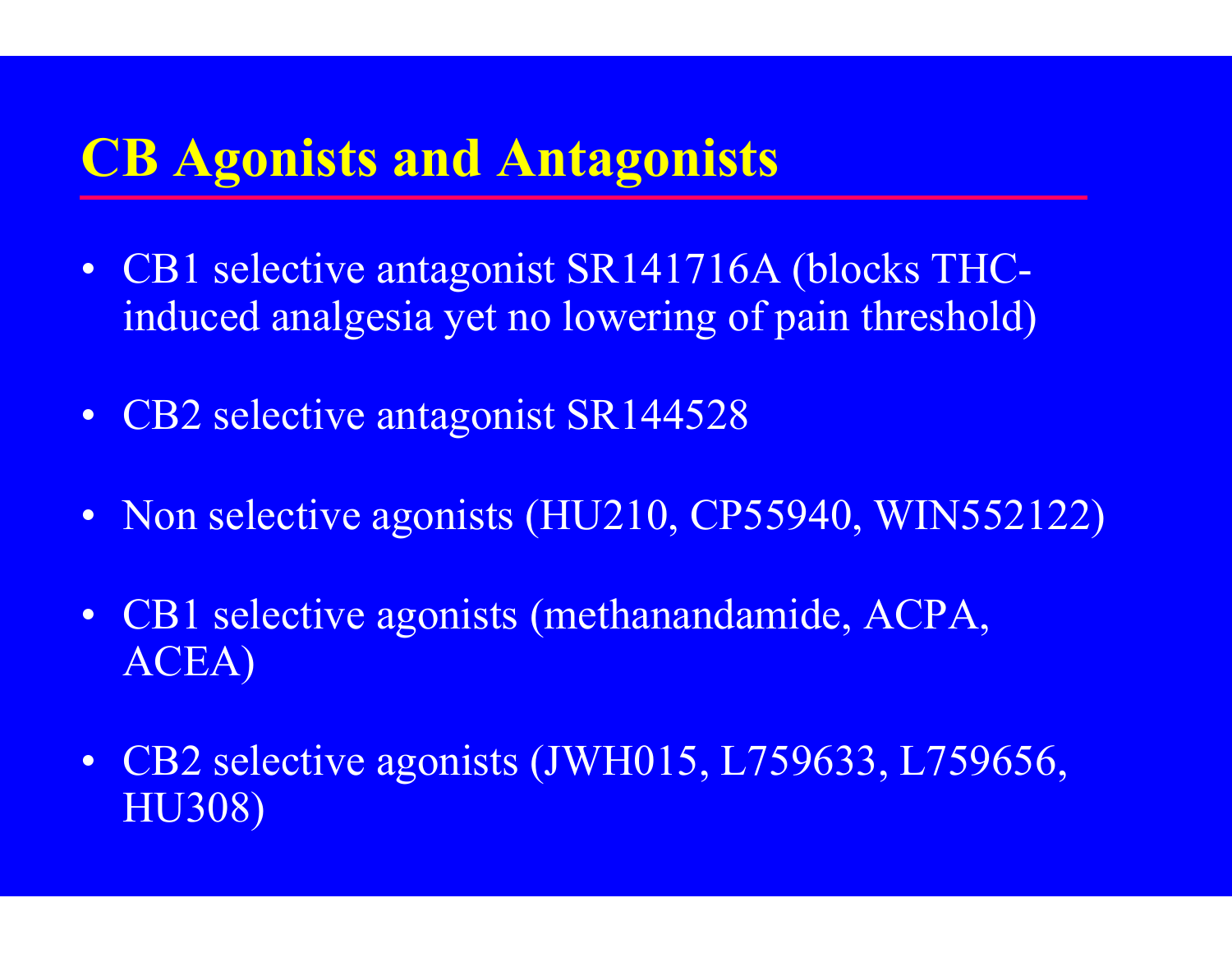#### **Cannabinoid Antagonism in Humans**

- SR 141716 has recently been studied in Humans (Huestis et. al, 2001)
- SR 141716 blocked (at least partially) the acute psychological and physiological effects of smoked marijuana without alt ering THC pharmacokinet ics
- Findings confirmed the central role of CB1 in the mediation of marijuana's effects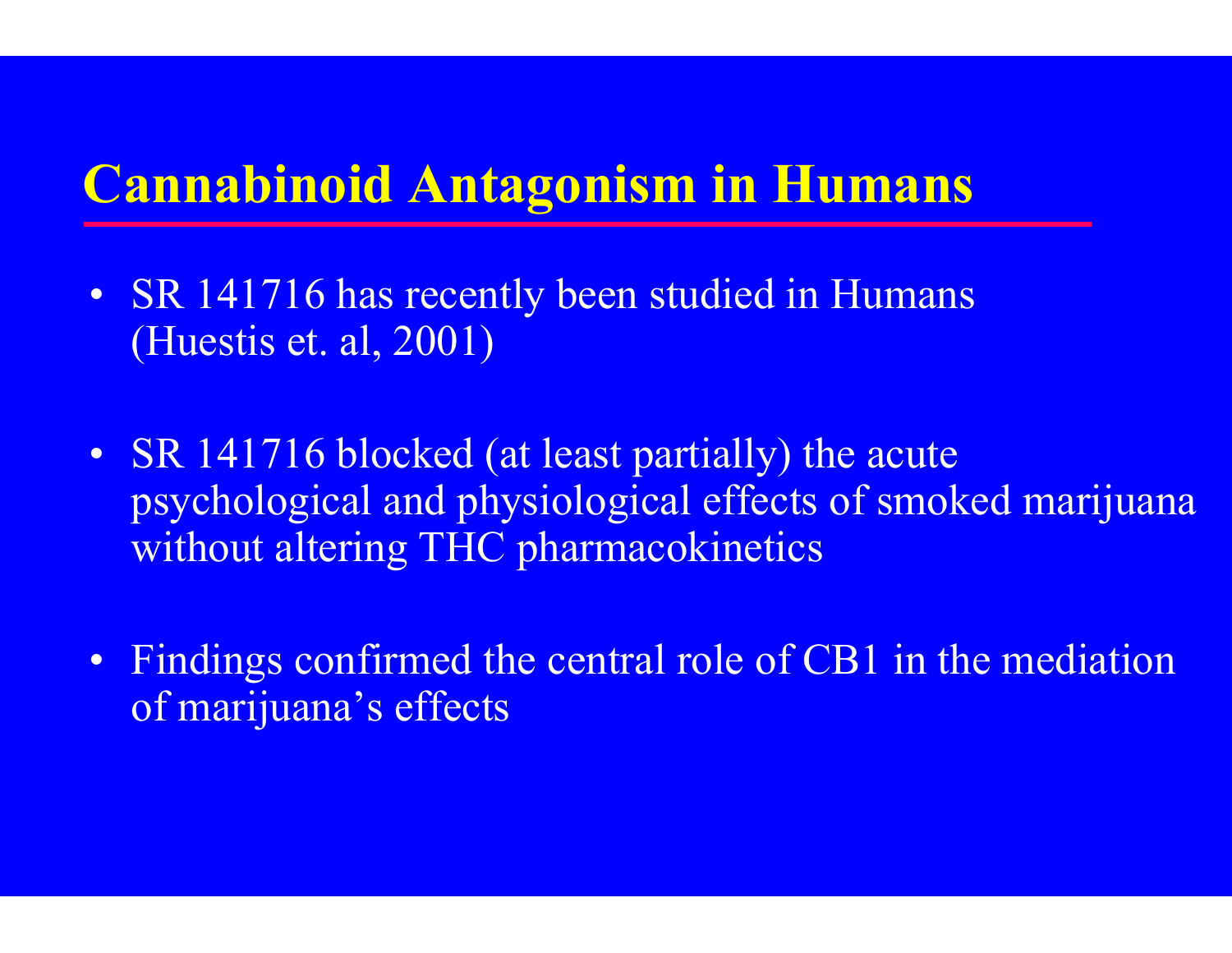# **Pharmacotherapy for Marijuana Dependence: A Double-Blind, Placebo-Controlled Pilot Study of Divalproex Sodium**

A merican Journ al on Addicti ons (in press) F.R. Levin, D. McDowell, S.M. Evans, E. Akerele, S. Donovan, E. Nunes

- 25 patients with marijuana dependence randomized to a 12 week, cross-over, placebo-controlled trial
- Doses of up to 1500 mg/day of divalproex
- •Self-reported use decreased in both placebo and medication groups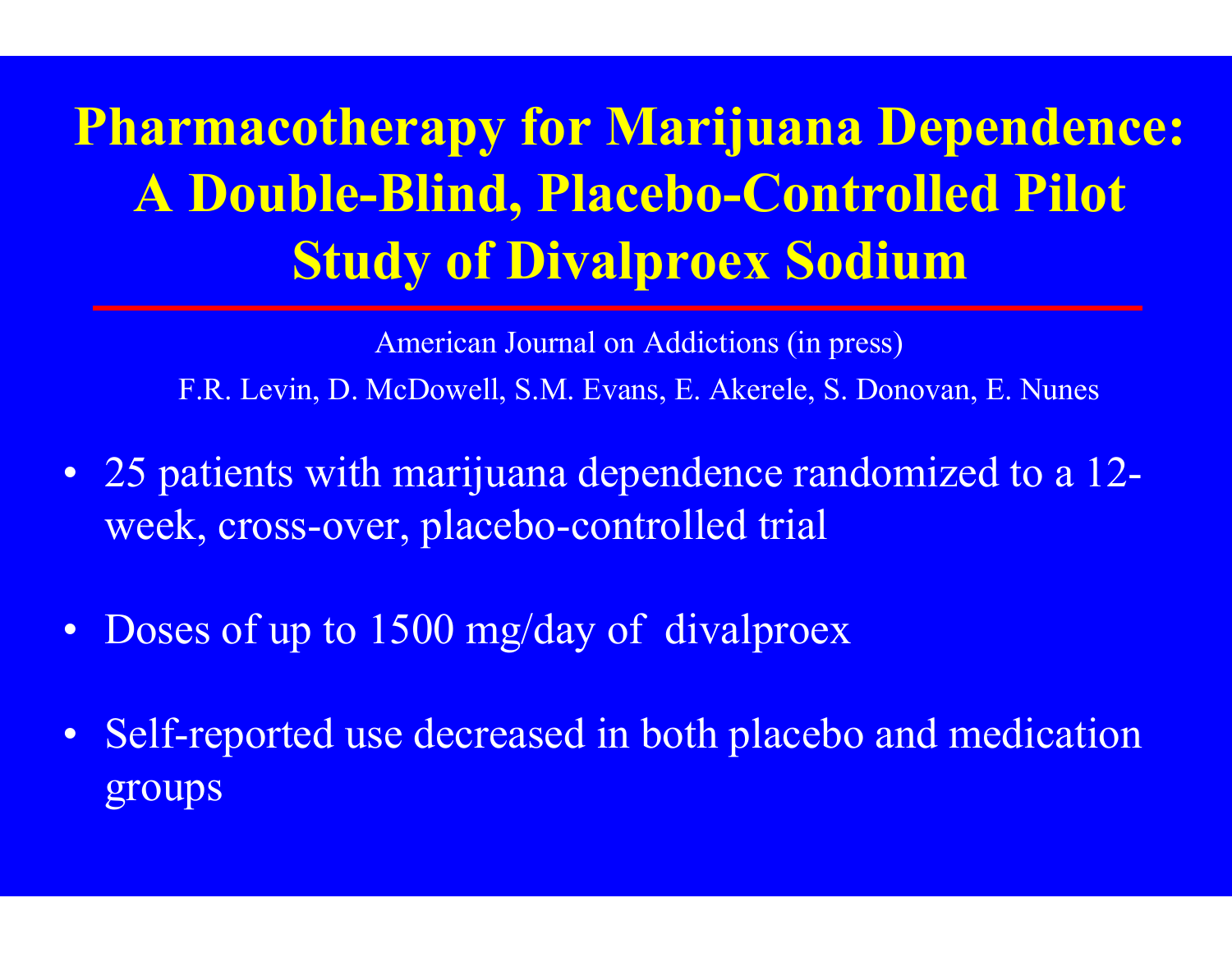# **Pharmacotherapy for Marijuana Dependence: A Double-Blind, Placebo-Controlled Pilot Study of Divalproex Sodium**

A merican Journ al on Addicti ons (in press) F.R. Levin, D. McDowell, S.M. Evans, E. Akerele, S. Donovan, E. Nunes

- Average weeks of abstinence was low (2 weeks for both groups) and percentage of positive urines was high (divalproe x sodium:78%; placebo: 87%)
- Use of different urine cut-offs (30 ng/ml versus 100 ng/ml) did not affect findings
- Because compliance may have been an issue, difficult to say if divalproex sodium worthy of further investigation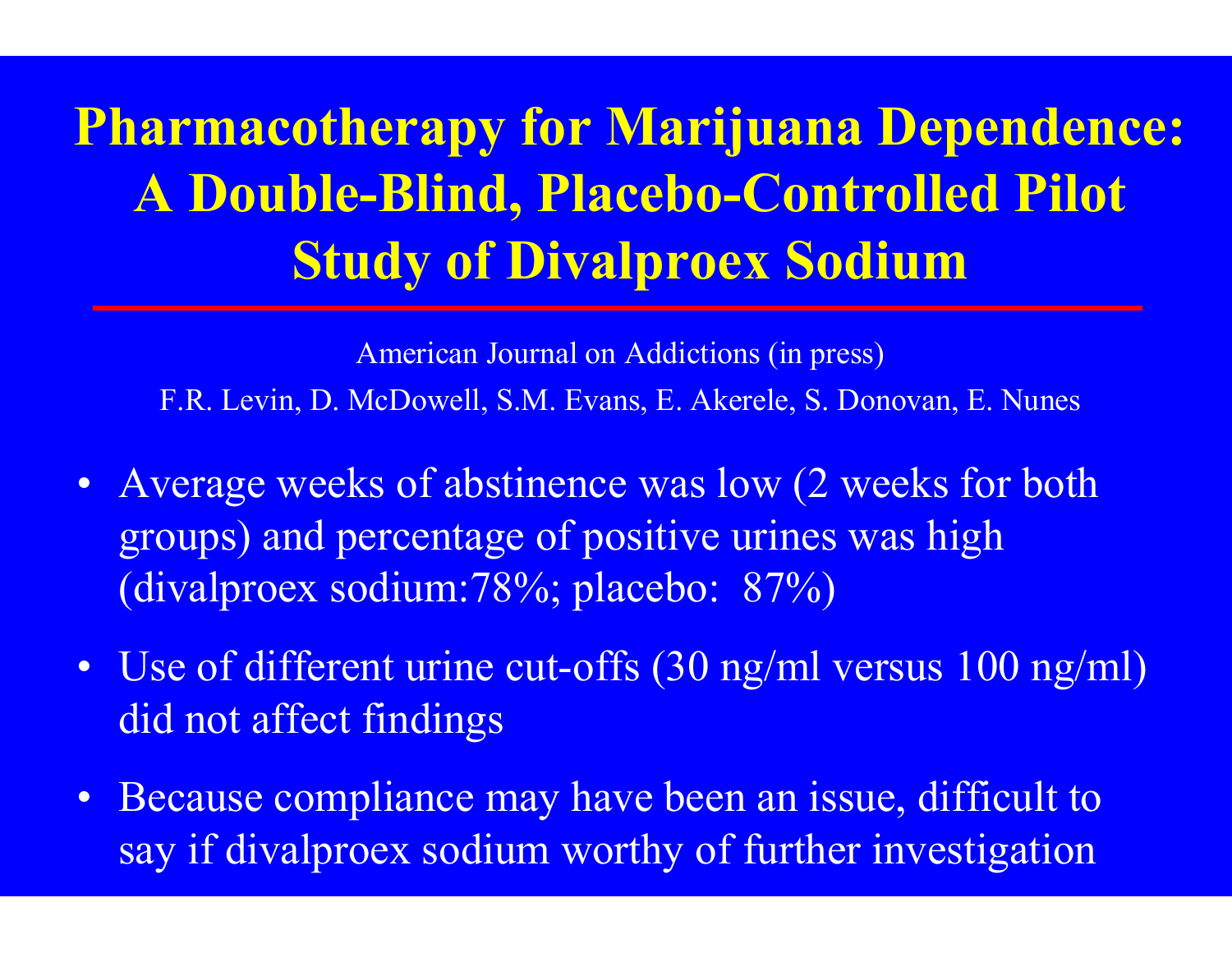**Rates of Psychiatric Comorbidity Among United States Residents with Lifetime Cannabis Dependence**

V. Agosti, F. Levin, E. Nunes (Submitted)

- Data downloaded from the National Comorbidity Survey Hom epage
- DSM-III-R diagnoses made using a modified version of the Composite International Diagnostic Interview given by trained interviewers to > 8000 individuals
- 90% of individuals with cannabis dependence had a lifetime m ental disorder (strongest associations: Alcohol dependence, conduct disorder, anxiety and mood disorders)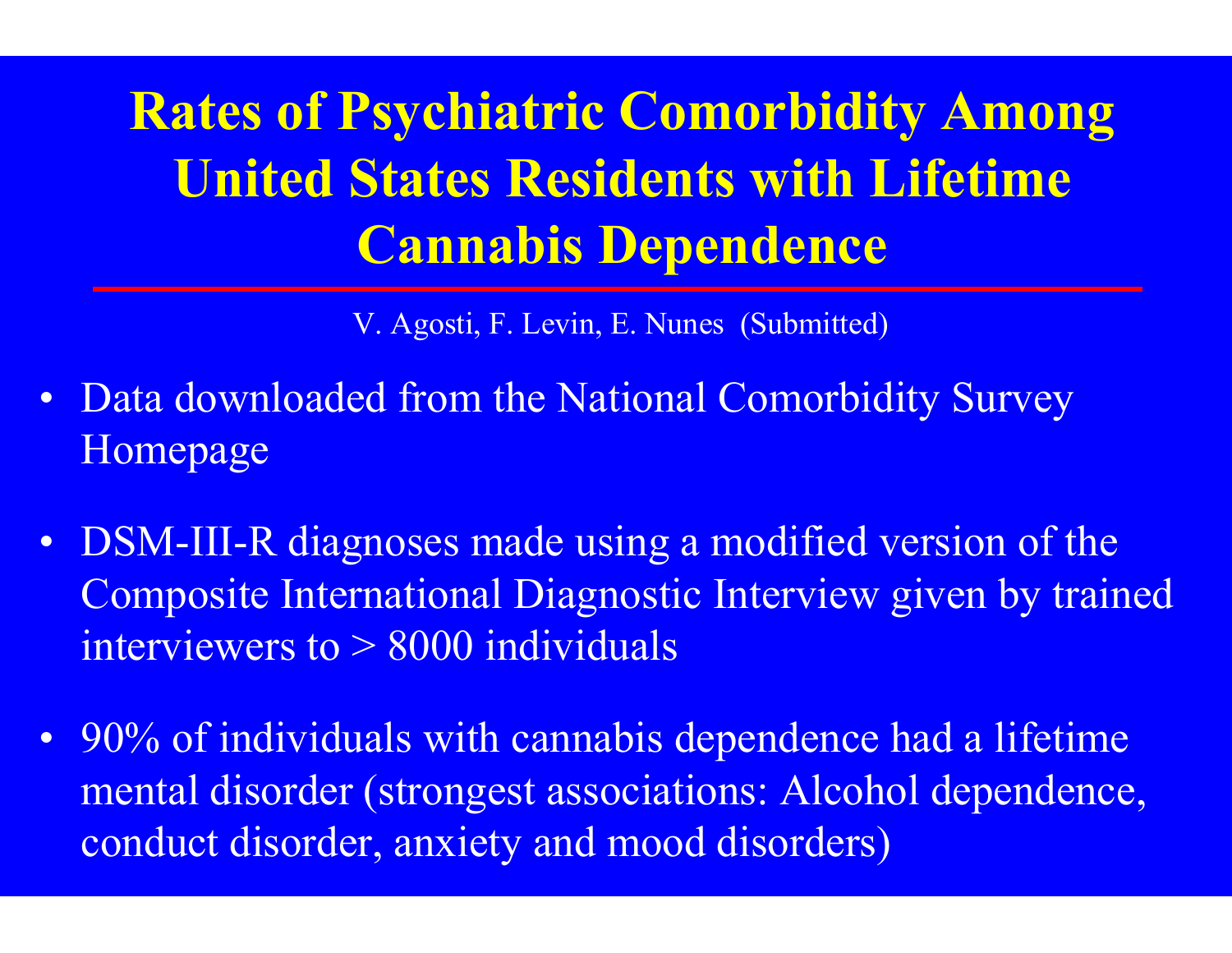# **Rates of Psychiatric Comorbidity Among United States Residents with Lifetime Cannabis Dependence**

V. Agosti, F. Levin, E. Nunes (Submitted)

- Perhaps a new direction is to study comorbidity and treatment of both m arijuana dependence and coexisting psychiatric disorders
- Respondents with a lifetime diagnosis of cannabis dependence, who used cannabis during t he past month were 2x as likely to have a current mood or anxiety disorder
- No studies to date have targeted treatments to comorbid samples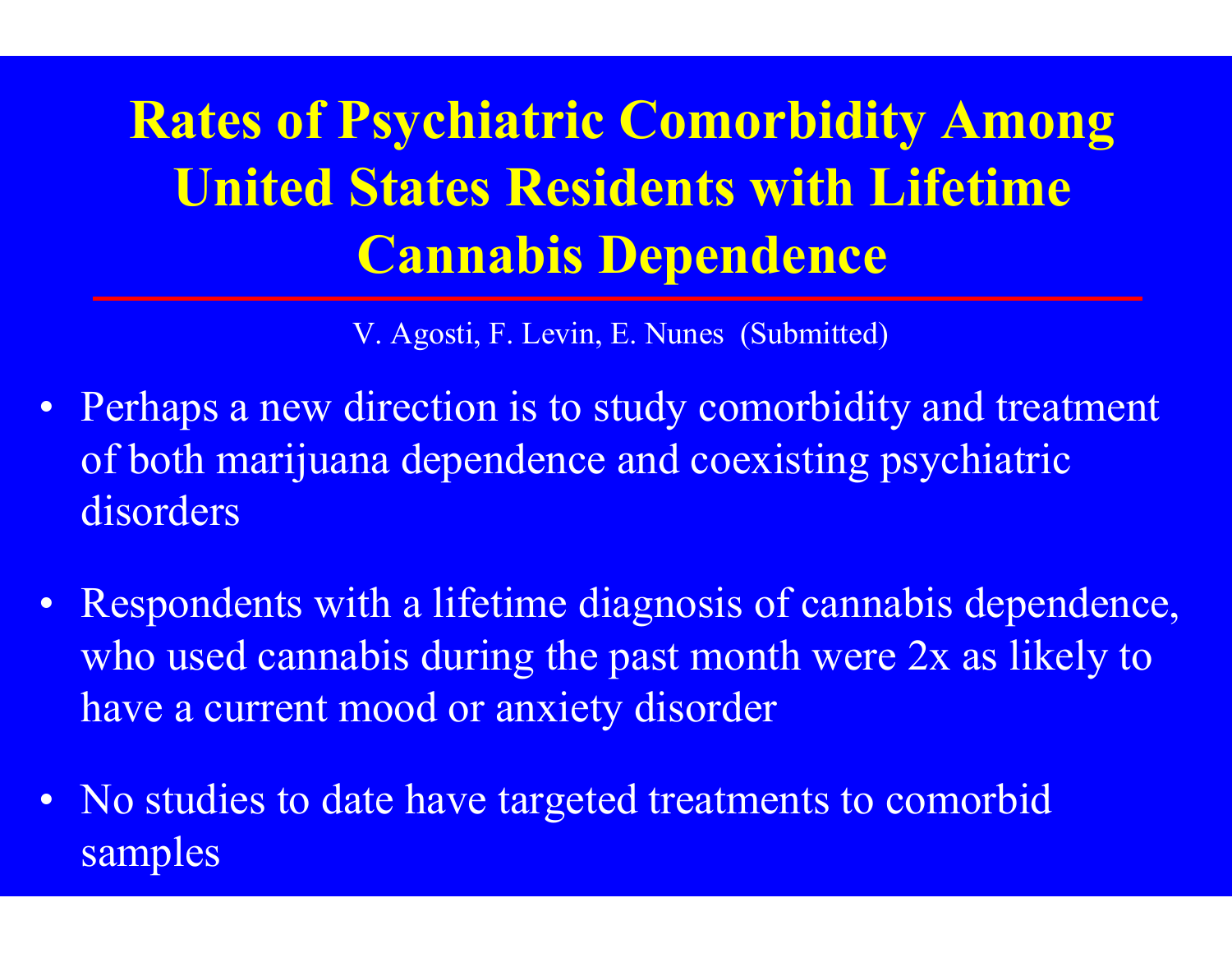### **Fluoxetine Versus Placebo for the Marijuana Use of Depressed Alcoholics**

Addictive Behaviors (1999) Cornelius, Salloum, Haskett, Ehler, Jarrett, Thase, Perel

- 12-week randomized, placebo-controlled study initially designed to assess efficacy of fluoxetine for depressed alcoholics (n=51)
- 21 patients had concurrent marijuana use
- Placebo group consumption of marijuana cigarettes was 20 times higher than those on fluoxetine during the study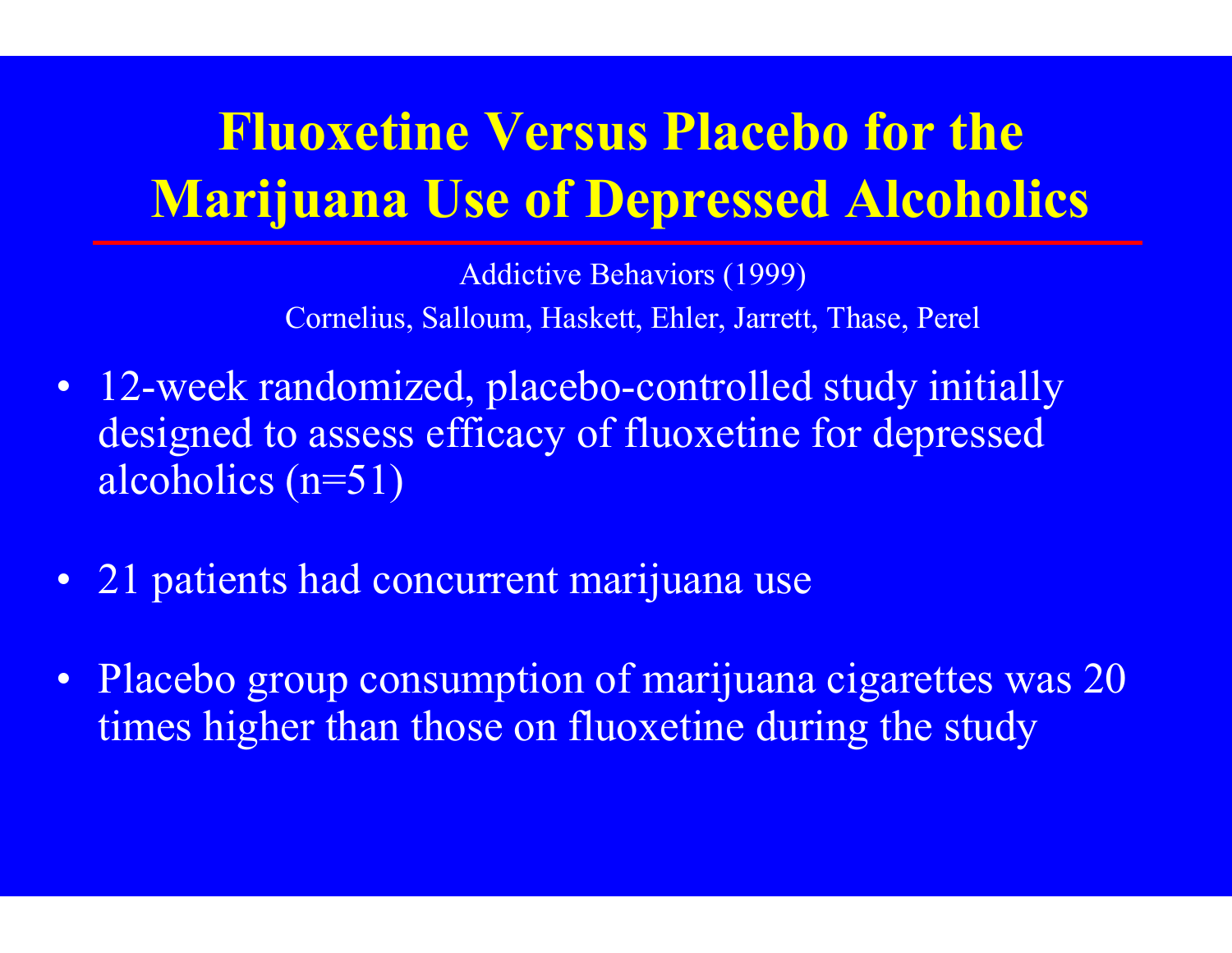## **Fluoxetine Versus Placebo for the Marijuana Use of Depressed Alcoholics**

Addictive Behaviors (1999) Cornelius, Salloum, Haskett, Ehler, Jarrett, Thase, Perel

- Placebo group days of marijuana use was five times higher than those on fluoxetine during the study
- Fluoxetine group had significantly greater improvement in depressive symptoms using the Hamilton Rating Scale
- • Interesting finding- needs replication and confirmation with urine toxicological data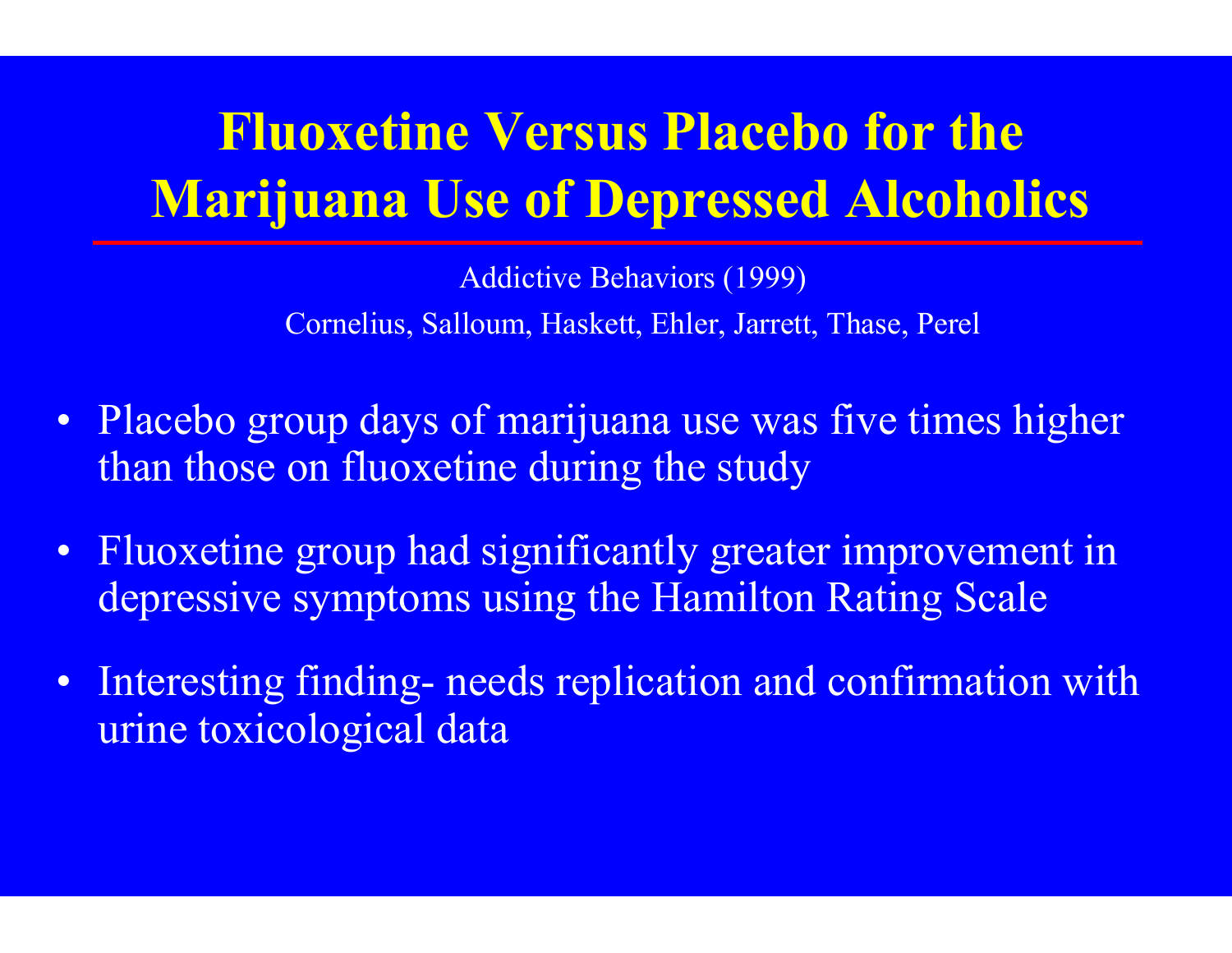#### **Conclusions**

- • Substantial number of individuals seek treatment for marijuana dependence
- •Treatment better than no treatment
- More CBT may be better than less CBT
- However, brief MI may work as well as extended CBT
- • Addition of voucher-incentives may improve treatment outcome but unclear if added benefit sustained post-treatment